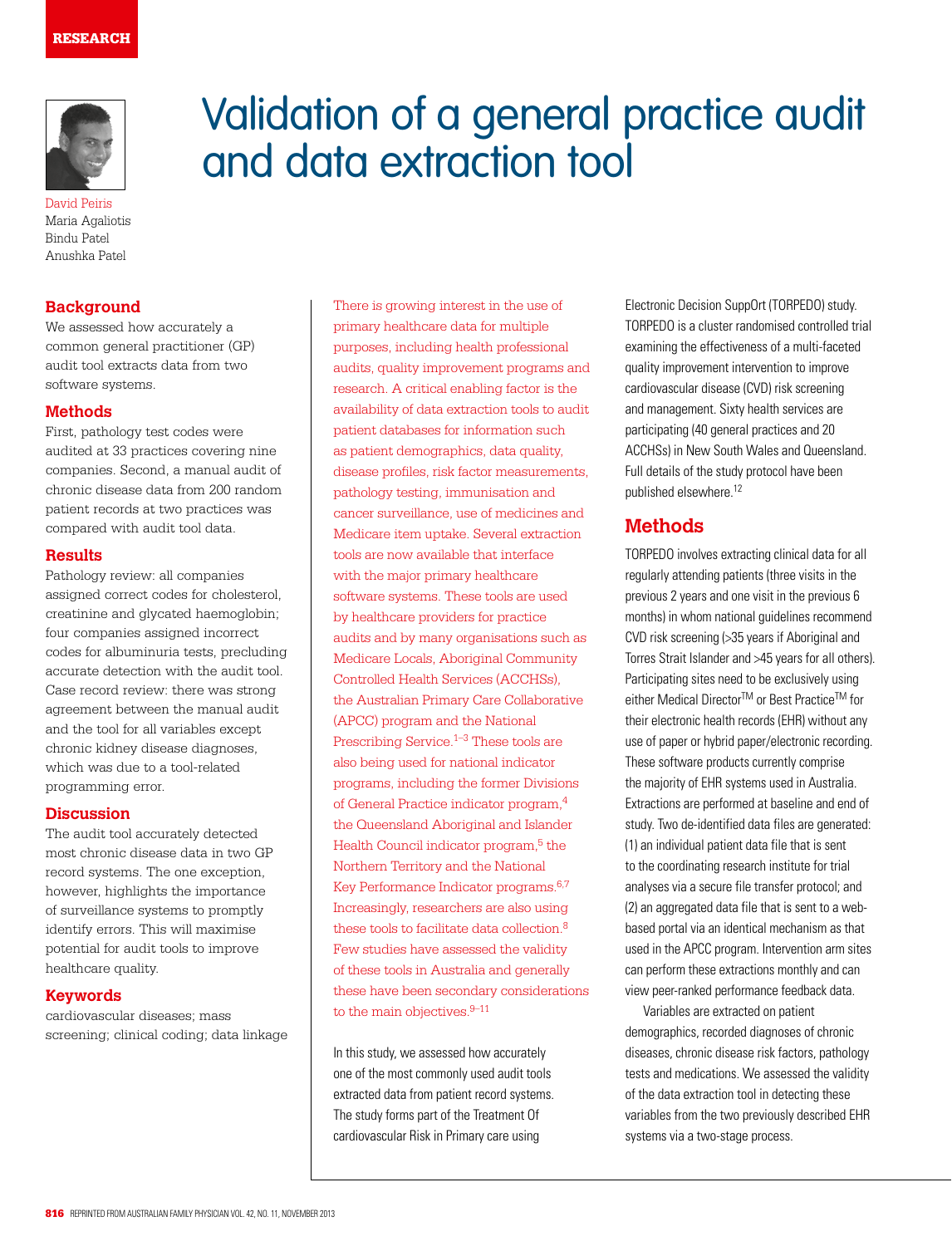## **Stage 1: Pathology review**

For extraction tools to accurately collect pathology data, laboratories must submit test results in a standard format (Health Level Seven [HL-7]) and assign a unique code per test (Logical Observation Identifiers Names and Codes [LOINC]). Prior to validating the tool itself, we reviewed pathology reporting for plasma cholesterol, creatinine and glycated haemoglobin (HbA1c), and urinary albumin to creatinine ratio (UACR). As a condition of participating in TORPEDO we mandated that all sites have their pathology reported in HL-7 format. We then reviewed pathology extracts from a sample of health services covering all the laboratories in the TORPEDO study. These extracts identified what LOINCs were being reported for the tests in question and from these data we determined whether they were concordant with those searched for with the data extraction tool.

## **Stage 2: Manual case record audit at two general practices**

Two hundred records (100 per practice) from patients in the eligible age range for TORPEDO were randomly selected. The two sites were urban Sydney practices participating in the intervention arm of TORPEDO. One site used Medical Director<sup>™</sup> and the other used Best Practice™. Audits were conducted as part of a 12-month follow-up visit. Both sites had shown some mild improvement in data quality over the intervention period. A research assistant reviewed the following sections of the record: demographic details, diagnoses, past medical history, physical risk factor measurements, current medications and pathology results, encompassing 23 chronic disease-related variables. Free text entries in progress notes were not reviewed. A fresh data extraction was simultaneously performed and securely sent to the research institute. Data entered from the manual record audit and that obtained from the individual patient data extract were compared. Kappa statistics were used for categorical variables and Bland–Altman plots were constructed for continuous variables with the mean differences and 95% limits of agreement reported.13 Analyses were conducted using SAS Enterprise Guide (v. 4.5; SAS Institute, Cary, NC, USA)

# **Results**

# **Pathology audit**

Thirty-three sites had pathology data audited covering nine laboratories in New South Wales and Queensland. All laboratories were using the correct LOINC codes for total cholesterol, high-density lipoprotein cholesterol, low-density lipoprotein cholesterol, triglycerides, creatinine and HbA1c. There were, however, marked variations in codes used for UACR. Four laboratories used incorrect codes, precluding accurate extraction of results for these tests. All pathology companies were notified and instructed on the correct codes to use for this test.

## **Manual record audit**

Table 1 highlights the patient characteristics for the 200 records audited. Table 2 outlines the level of agreement/correlation for the 23 variables manually audited. Overall, the majority of variables achieved perfect or near perfect agreement/correlation. There was, however, one notable exception related to chronic kidney disease (CKD). Criteria for CKD were based on national quideline definitions and included a recorded diagnosis of CKD or proteinuria or an estimated glomerular filtration rate (eGFR) < 45ml/min/1.73m<sup>2</sup>. There were several cases where the extraction tool seemed

## Table 1. Patient characteristics obtained from the manual case record audit tool  $(n = 200)$

| <b>Risk factor measurement</b>                                                                                                                                           | Mean (SD) or<br>$n$ (%) in those<br>with available<br>information | No of records<br>with available<br>information<br>$%$ total) |  |
|--------------------------------------------------------------------------------------------------------------------------------------------------------------------------|-------------------------------------------------------------------|--------------------------------------------------------------|--|
| Demographic information                                                                                                                                                  |                                                                   |                                                              |  |
| Age (years)                                                                                                                                                              | 66.2 (12.5)                                                       | 200 (100)                                                    |  |
| Male                                                                                                                                                                     | 93 (47)                                                           | 200 (100)                                                    |  |
| <b>Risk factor measurements</b>                                                                                                                                          |                                                                   |                                                              |  |
| Current smoker                                                                                                                                                           | 29 (20)                                                           | 145 (73)                                                     |  |
| $BMI$ (kg/m <sup>2</sup> )                                                                                                                                               | 31.5(8.8)                                                         | 97 (49)                                                      |  |
| Systolic blood pressure (mmHg)                                                                                                                                           | 129.1 (15.4)                                                      | 179 (90)                                                     |  |
| Diastolic blood pressure (mmHg)                                                                                                                                          | 79.1 (10.0)                                                       | 179 (90)                                                     |  |
| Pathology laboratory measurements                                                                                                                                        |                                                                   |                                                              |  |
| Total cholesterol (mmol/L)                                                                                                                                               | 5.1(1.2)                                                          | 157 (79)                                                     |  |
| HDL cholesterol (mmol/L)                                                                                                                                                 | 1.4(0.4)                                                          | 155 (78)                                                     |  |
| LDL cholesterol (mmol/L)                                                                                                                                                 | 2.8(0.9)                                                          | 153 (77)                                                     |  |
| Triglycerides (mmol/L)                                                                                                                                                   | 1.9(1.2)                                                          | 157 (79)                                                     |  |
| Urinary albumin to creatinine ratio (mg/<br>mmol)                                                                                                                        | 6.8(24.3)                                                         | 93 (47)                                                      |  |
| Creatinine (umol/L)                                                                                                                                                      | 78.7 (28.3)                                                       | 147 (74)                                                     |  |
| $HbA1c$ $(\% )$                                                                                                                                                          | 6.4(1.3)                                                          | 112 (56)                                                     |  |
| <b>Past medical history</b>                                                                                                                                              |                                                                   | n (%)                                                        |  |
| Coronary heart disease                                                                                                                                                   |                                                                   | 30(15)                                                       |  |
| Ischaemic stroke/transient ischaemic<br>attack                                                                                                                           |                                                                   | 15(7.5)                                                      |  |
| Peripheral vascular disease                                                                                                                                              |                                                                   | 6(3)                                                         |  |
| Left ventricular hypertrophy                                                                                                                                             |                                                                   | 0(0)                                                         |  |
| Atrial fibrillation                                                                                                                                                      |                                                                   | 11(5.5)                                                      |  |
| Heart failure                                                                                                                                                            |                                                                   | 11(5.5)                                                      |  |
| <b>Diabetes</b>                                                                                                                                                          |                                                                   | 41 (20.5)                                                    |  |
| Abbreviations: $BMI = body$ mass index; $HDA1c = glycated$ haemoglobin; $HDL =$<br>high-density lipoprotein; $LDL = low$ -density lipoprotein; $SD = standard deviation$ |                                                                   |                                                              |  |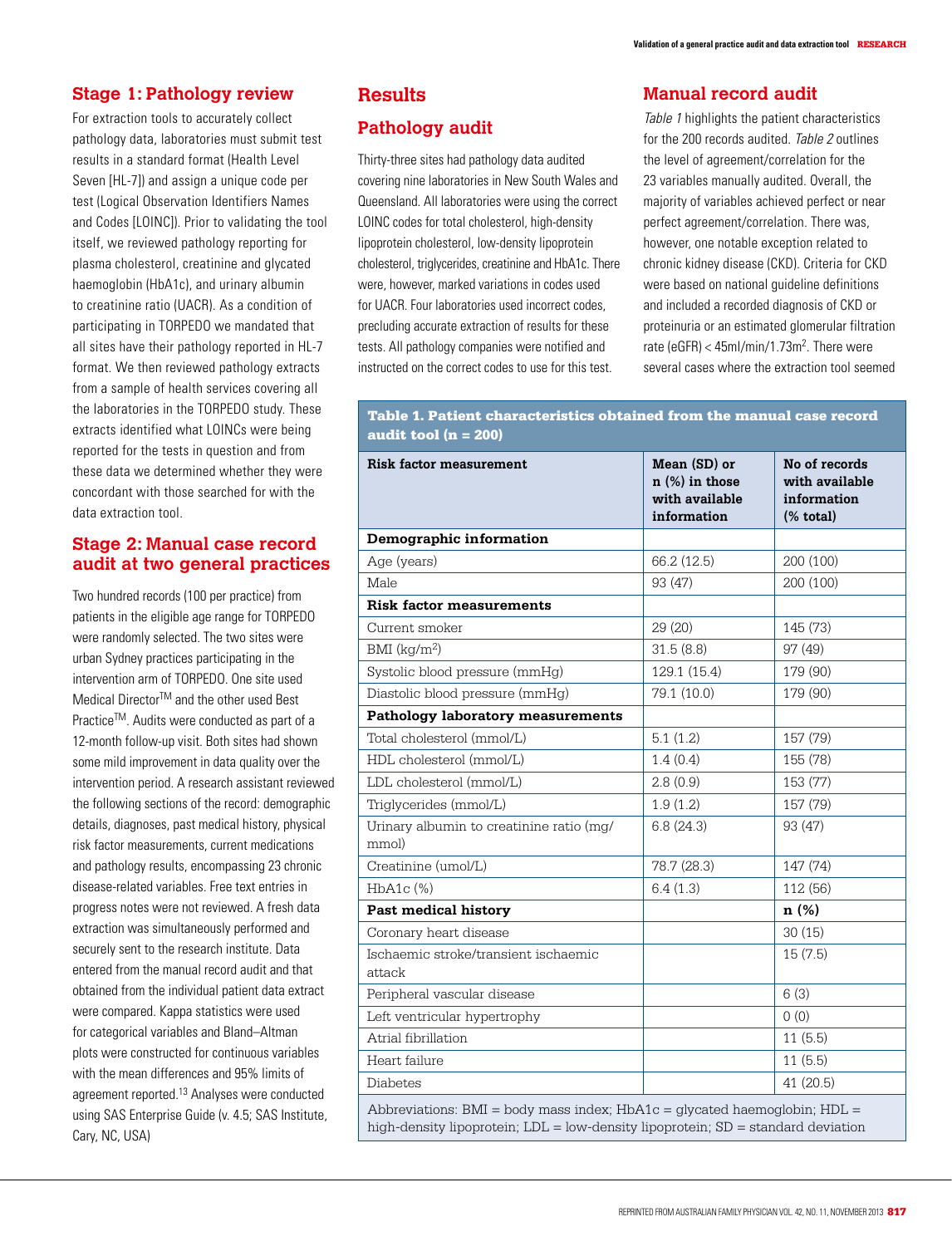to inappropriately assign a diagnosis of CKD where no such criteria could be identified from the manual record review. This was subsequently identified to be a problem in the way the tool extracted eGFR values from one pathology company. If the result reported a non-integer value (eg. >90 ml/min), this defaulted to a zero value and hence met one of the CKD criteria (eGFR <45 ml/min). The software company was notified and a fix was put in place. There was

also low agreement with UACR tests. This is likely to not be a problem related to the tool per se, but related to incorrect LOINC coding by one of the pathology companies used at that practice.

## **Discussion**

In this study we found that data extraction using one of the most commonly used tools in Australia was highly consistent with manual reviews of the data for all variables except CKD recording which,

Table 2. Agreement/correlation statistics between the audit tool and manual case record audit for 200 patient records from two general practices

| <b>Variable</b>                                  | Agreement (kappa) (95% CI where applicable)                       |                                                              |  |
|--------------------------------------------------|-------------------------------------------------------------------|--------------------------------------------------------------|--|
| Aboriginal status                                | 1.00                                                              |                                                              |  |
| Smoking status                                   | 1.00                                                              |                                                              |  |
| <b>Recorded diagnoses</b>                        |                                                                   |                                                              |  |
| Coronary heart disease                           | $0.95(0.90 - 1.00)$                                               |                                                              |  |
| Peripheral vascular disease                      | 1.00                                                              |                                                              |  |
| Stroke                                           | $0.96(0.89 - 1.00)$                                               |                                                              |  |
| Atrial fibrillation                              | 1.00                                                              |                                                              |  |
| Left ventricular hypertrophy                     | 1.00                                                              |                                                              |  |
| Congestive heart failure                         | $0.95(0.85 - 1.00)$                                               |                                                              |  |
| <b>Diabetes</b>                                  | 1.00                                                              |                                                              |  |
| Gestational diabetes                             | 1.00                                                              |                                                              |  |
| Chronic kidney disease                           | $0.24(0.00 - 0.48)$                                               |                                                              |  |
| Chronic disease risk factor<br>measurements      | Mean difference* (95%<br>limits of agreement<br>where applicable) | No of readings<br>where difference ><br>2SD (%) <sup>+</sup> |  |
| Weight (kg)                                      | $0.001 (-0.51 - 0.51)$                                            | 2(1.0)                                                       |  |
| Height (cm)                                      | $\Omega$                                                          | (0)                                                          |  |
| Waist circumference (cm)                         | $\Omega$                                                          | 0(0)                                                         |  |
| Systolic blood pressure (mmHg)                   | $0.06(-1.8-1.6)$                                                  | 3(1.5)                                                       |  |
| Diastolic blood pressure (mmHg)                  | $0.14(-4.9 - 5.2)$                                                | 2(1)                                                         |  |
| Total cholesterol (mmol/l)                       | $0.02 (-0.37 - 0.34)$                                             | 6(3)                                                         |  |
| HDL (mmol/l)                                     | $0.002 (-0.03 - 0.04)$                                            | 0(0)                                                         |  |
| LDL (mmol/l)                                     | $0.03 (-0.52 - 0.46)$                                             | 2(1)                                                         |  |
| Triglycerides (mmol/l)                           | $0.02 (-0.65 - 0.62)$                                             | 6(3)                                                         |  |
| Creatinine (umol/l)                              | $0.7$ (-10.1-8.8)                                                 | 5(2.5)                                                       |  |
| $HbA1c$ $%$                                      | $0.001 (-0.18 - 0.19)$                                            | 2(1)                                                         |  |
| Urinary albumin to creatinine<br>ratio (mg/mmol) | $9.7 (-71.7 - 91.0)$                                              | 0(0)                                                         |  |

Abbreviations: SD = standard deviation

\*The mean difference between the readings obtained from the manual audit vs the audit tool with zero indicating perfect agreement for all readings †Derived from constructing Bland–Altman plots for each variable

as a result of this study, was identified to be a programming error and subsequently fixed. We also found wide discrepancies in the coding of CKD-related test results by various laboratories. This affects the ability of any data extraction tool to accurately detect pathology test results for this condition.

An important study limitation is that it was 'fit for purpose' for the chronic disease-related variables used in TORPEDO and for the population recommended for CVD risk screening. We cannot make any assumptions, therefore, about validity for other disease areas. Another limitation is that we looked at interaction between one extraction tool and two GP EHR systems. Although these are the most commonly used systems in Australia, we cannot extrapolate findings to other systems. A final limitation is that we only included data that could potentially be extracted from the EHR. If a practitioner is making free text entries rather than in codable sections of the record then neither the extraction tool nor our manual case record reviewer would have detected those entries.

The Australian health care system is rapidly evolving to incorporate an information communication technology (ICT) infrastructure that will enable data to be shared across multiple platforms. The primary health care sector is a leading driver of this change. GPs and ACCHSs were early adopters of EHRs and are now leading developments in use of data for quality improvement, key performance indicator reporting, secure messaging, and the personally controlled e-health record. The ability to extract data reliably and consistently is central to supporting these activities.

There are two clear recommendations from the study. First, there is a critical need for consistent reporting of pathology tests across all laboratories. Second, the lack of agreement for variables associated with CKD recording, although in retrospect was able to be explained, highlights the importance of establishing regular surveillance procedures that are independent of any validation work conducted by the software vendors themselves. Whenever new code is written, either for the extraction tools or within the EHR system itself, there is potential for errors in the data extraction process. National programs such as the APCC are well placed to establish